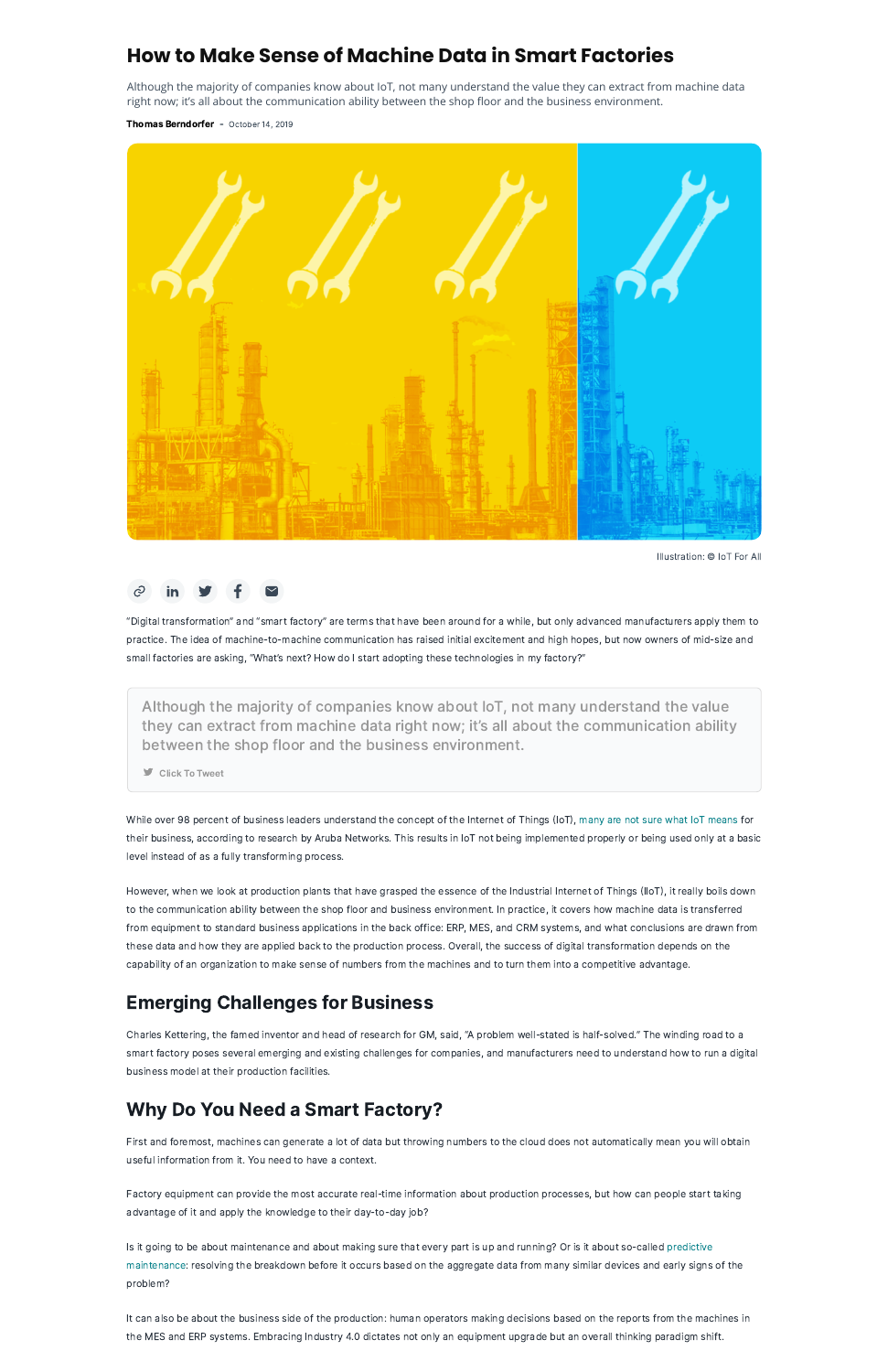# Connecting Across Vertical Silos

For a factory to avoid being "islands of things" but to work along with the concept of the Internet of Things, production machines need to talk to each other and eventually to edge devices. Given the many systems involved, the question is, how do you set up such communication?

One of the challenges at a modern factory is that machines often communicate within individual vertical silos, transferring data from a device to HMI/SCADA, etc., where an operator keeps an eye at this particular part of the production. Managers have long known that valuable information resides in the systems that run their production facilities, but they don't have direct access to it. The problem has often been that both worlds operate in isolation, with little or no connection between them. However, if we are talking about blending data and carrying it across various departments, the factory data exchange infrastructure should be built differently.

# Data Travel to ERP

The next concern is data connectivity. How far down do you need to see in your production process? Is it only controllers, or do you actually need the data from each sensor, etc.? This will largely influence the amount of information you operate and the picture of your facility, including the whole plant in general, the individual production lines, and the particular devices being used.

Putting data from the physical world into the cyber world requires the planning of analytics. You need to understand if it's an operator who will use the data for achieving better local control, or if the server automatically sends aggregate information up to the ERP or MES system. All in all, which numbers from the avalanche of data need to be sent forward for better analytics and planning at the factory level, and which data stays local for quick control and decision making.

Sharing data across divisions and third parties is another important issue. At advanced factories, an ERP system can automatically order raw materials or inform the maintenance service about the need for a check-up, based on notifications coming from the production facilities. This information exchange can also work for the benefit of machine builders: based on automatic reports arriving from various factories, they plan maintenance, substitute details in advance, and provide better customer service, saving clients from annoying and expensive downtime.

# Machine Data Security

Finally, the ultimate issue for the "smart factory" is ensuring the security of open communication. Security occupies the first position among IoT developers' concerns (31 percent), according to the 2019 report by Eclipse Foundation, with connectivity (21 percent) and data collection and analytics 19 percent) taking only the next two spots. Gartner reports that spending on IoT endpoint security solutions will increase to \$631M in 2021. Opening up production facilities to the world requires corresponding protection measures.

# From OPC to OPC Unified Architecture

Since the late 1990s, production automation has been built around the OPC server, enabling data travel from a device to an operator's computer in the control room whether the hardware and software were from the same provider or not. The OPC protocol standardized the communication and preconditioned a breakthrough in manufacture automation. OPC applied the Microsoft Distributed Component Object Model (DCOM), which is part of the Windows operating system. In the early 2000s, the protocol launched industrial automation and enabled factories to transition to safer, more accurate and cost-effective production. In fact, many production plants around the world still rely on this technology.

However, soon after the software entered the market, the disadvantages of the OPC protocol became clear. Firstly, DCOM makes OPC limited only to the Windows operating system. Next, experts complain about the difficulties in finding and fixing software failures, and the impossibility of exchanging data over the web. And finally, OPC technology is not reliable in terms of information security.

This is why, in response to multiple requests from the industry, OPC Foundation created a new standard: OPC UA. It's based on the previous versions but without drawbacks, and it suggests a totally new approach to machine-to-machine communication and industrial digital transformation.

- Platform independence. OPC UA doesn't rely on OLE or DCOM technology from Microsoft anymore. You can launch it on any platform: Apple, Linux (JAVA) or Windows.
- Easier configuration of data exchange between multiple computers. Instead of DCOM, use common data-exchange standards: TCP/IP, HTTP(S), and SOAP.
- Easier data governance and maintenance. You can use structures or models, and group and give context to data tags or points. All this provides much more flexibility and makes it possible to connect your factory across the departments and not work only in vertical data silos.
- Easy integration to SCADA. An OPC UA server can be a direct part of a PLC, which is built into a device. There is no need to buy and configure an OPC UA server.
- Resource saving. With OPC UA, you don't need many PCs that sit in the facility and translate between the systems.
- Data encryption. OPC UA security is based on a multilayer concept covering application and transport layers. It contains authentication and authorization as well as encryption and data integrity by signing.
- Flexibility of integration. UA APIs are available in several programming languages. Commercial SDKs are available for C, C++, Java, and .NET. Open-source stacks are available at least for C, C++, Java, Javascript (node) and Python.
- Cost- and time-effectiveness. Availability of OPC UA connectors integrate your real-time machine data to CRM, ERP, BI, Exchange, and document management systems like SharePoint for improved planning, maintenance, and boosted effectiveness of your production.
- Connection to legacy infrastructure. Availability of mechanisms for migration from OPC to OPC UA; OPC UA wrappers.